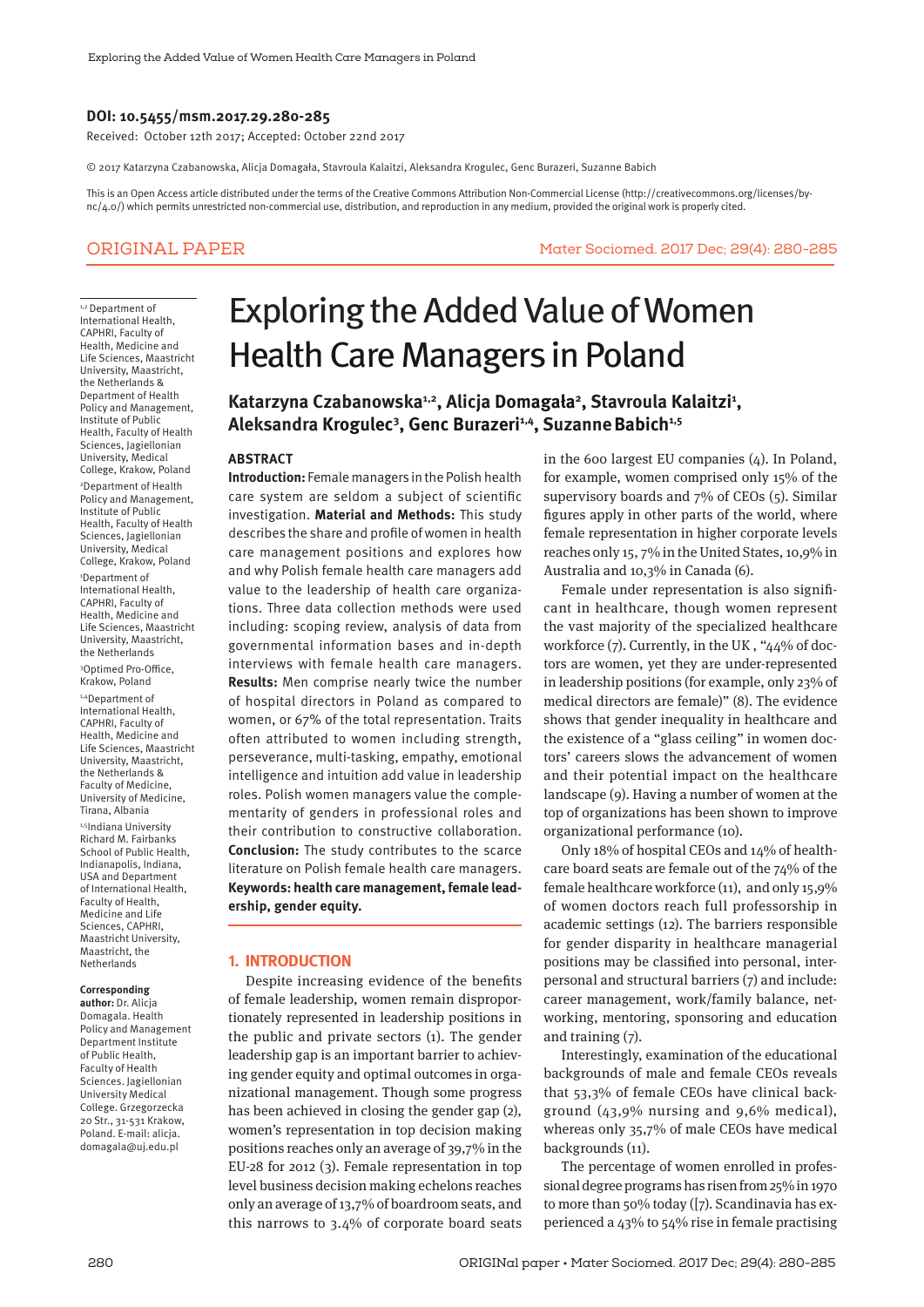doctors, Central European countries present a 34% to 43% rise, and the post-Soviet countries, including the Czech Republic, Hungary and Poland, present the highest proportion with a rise from 52% to 55% of female practising doctors (13). Still, little is known about the number of women doctors in top management positions in post-communist Siemaszko's model countries such as Poland and their advancement opportunities.

Typically, a hospital director in Poland in the 1990s was a male medical doctor without formal training or experience in the management and governance of a health care unit. This situation was a historical legacy from the period between 1945 and 1989 (14). At that time, the Polish legislative requirements regarding the qualifications of health care managers were not precisely defined (15) and generally included higher education, work experience and no criminal record. This resulted in a lack of clearly defined qualification requirements for hospital directors, an arbitrary approach to filling these positions, staffing of key management positions by physicians and combining the post of a hospital director with the function of the head of the hospital department.

The situation of female managers in the Polish health care system is seldom a subject of scientific investigation. Therefore, our aim is twofold: 1) to describe the share and profile of women in health care management positions and 2) to explore how and why Polish female health care managers add value to leading health care organizations.

#### **2. METHODS**

In this non-experimental, descriptive study, the authors triangulated data collected using varied methods (Figure 1).

## *STEP 1: Scoping review*

The scoping review is usually understood as a process of mapping the existing literature or evidence base (16). For this study, we also included a summary of research findings, exploration of the extent of the literature in various domains and identification of research gaps (17). We searched publications from December 2000 through April 2016 to identify articles which profiled health care mangers in Poland. We used two major electronic sources:

- *• International Computer databases:* PubMed, Embase, Cochrane Library, PsycINFO;
- *• Polish scientific Journals: "*Health Care Manager", "Human Resources Management", "Problems of Management", "Organization and Management", "Entrepreneurship and Management".

We identified 3,706 articles that contained key words such as "female managers", "woman managers", "female leaders", "female leadership."After limiting the search only to "health care," and "female managers,"167 articles were retrieved. Finally, only two documents were found when limiting the search to "female health care managers" and "Poland" or "Polish". We included only research conducted in Poland, focusing on health care management and concerning the profile of health care managers. Publications without explicit focus on health care management, not addressing the target group explicitly, or work conducted in other countries were excluded.

A supplementary review was also performed using web search engines (e.g. Google) with a focus on websites, grey literature, and other non-indexed sources. We identified a significant gap in this field, which confirmed our legitimacy for further research.

#### *STEP 2: Analysis of the governmental databases*

To determine the share of women in health care management positions in Poland, we searched governmental databases, including the Centre for Quality Monitoring in Health Care(CfQM) (18) and National Health Fund (NHF) (19).

CfQM is a governmental unit, responsible for the accreditation process of Polish hospitals. It publishes the list of Polish accredited hospitals (18), which included 226 units in 2016. Some of them, because of their complicated organizational structures, were rejected from the analysis. In the end, 204 hospitals were included. Next, the researchers analyzed the gender of NHF managers. NHF is a public payer of health care services in Poland and one of the key stakeholders in the Polish health care system. This analysis was based on a list published online detailing names of NHF directors (19).

#### *STEP 3: In-depth interviews*

We interviewed 10 conveniently selected female health care managers who occupy leading positions in the Polish health care system (5 from public and 5 from private units). The interviewees came from one big city (Warsaw – more than 1,7 mln. citizens), one medium sized city (Rzeszow; 185 thousands citizens) and one small city (Mielec; more than 60 thousands citizens). Two respondents represented the 30-40 year age group, three for ages 40-50 and five for persons 50-60 years of age. All respondents had completed higher education, four graduated from a medical university  $(40\%)$ , three were from economics departments (30%), two were from management sciences (20%) and one was from the humanities area (10%). The average age in this group was 49. Almost 90% of respondents had post-graduate education. On average, professional experience in health care was 13.2 years and 9.2 years as a health care manager.

The interviews took place in the respondents' offices from March until April 2015 (20) and were carried out in the Polish language. As compared to using a survey approach, the live interviews allowed for greater flexibility of the conversation, and gave the respondents more control over their responses, making it more person-oriented. The interview protocol consisted of 10 questions. The key questions for our research included:

- Have you encountered any inconveniences or barriers in the pursuit of your career based on the fact that you are women?
- Is easier or more difficult for women to reach leadership positions nowadays and why?
- Please explain what is your experience with being perceived as senior staff member by men?
- Do you believe there are some typical feminine characteristics that hinder or facilitate the execution of tasks of senior staff?
- Why or why not is it better to be a manager in an environment dominated by women or men? Please explain.

All interviews were recorded, transcribed verbatim and checked by two Polish speaking researchers to assure maximum accuracy (20). The transcripts were returned to the participants to clear any disagreement over the transcription contents. This technique increases the authenticity of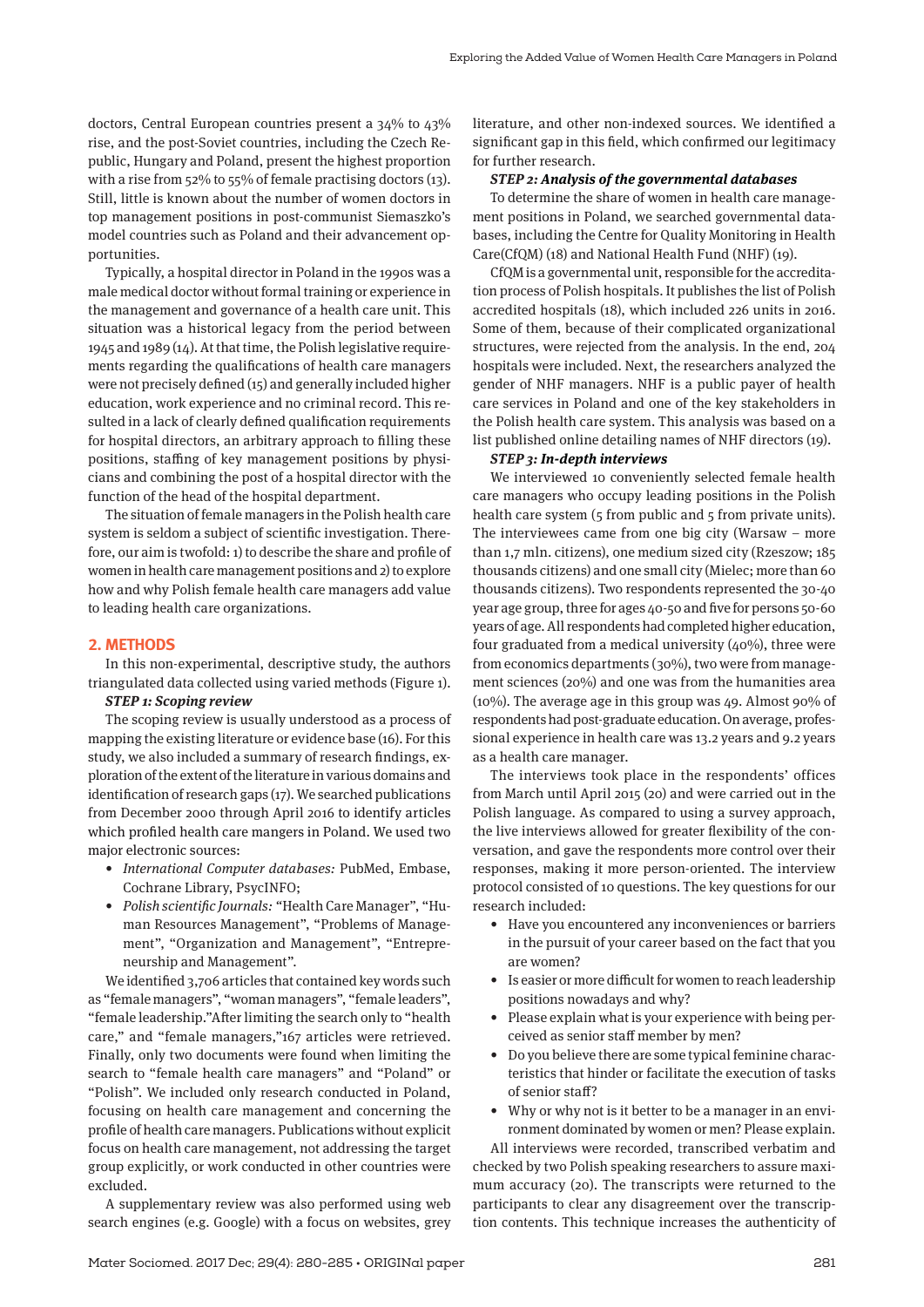the data and amounts to "member check." (21). Transcriptions remained anonymous during the coding to maintain anonymity and confidentiality. Directional content analysis (22) was conducted using the interview scenario as a guide. Two independent researchers compared their interpretations on an ongoing basis while coding the data under four major thematic categories around which the data were centered. In the case of divergence, interpretations were discussed until consensus was reached (23).

*Ethical considerations*

The respondents were informed about the goals of the research and they all agreed to participate in the study by signing the informed consent form. They could choose to talk, or not, about the subjects they wanted, and avoid topics that made them feel uncomfortable. The research was guided by the principle to do no harm and gave the participants control over disclosure (24, 25). All names of respondents, their organizations and the full content of their stories remain undisclosed to maintain anonymity and privacy. The approval of The Research Ethics Committee of the Jagiellonian University in Krakow was not required.

## **3. RESULTS**

#### *Step 1: Scoping review*

We found only two articles that addressed the topic of women managers in Poland. Research conducted in November 2012 by Wojcik and colleagues focused on the profile of health care managers of limited liability companies (26). The research covered 68 units from a total of 138 limited liability companies functioning as restructured public hospitals. While women filled 30.88% of hospital management roles, men occupied 69.12% of all hospital leadership positions. In another study, Kautsch and Sobieralska found an increase in the share of female managers, up to 42% of all executives surveyed in hospitals (27). This share was higher by 22% compared to the total number of people who had previously served as managers (27). They also stated that hospital directors had long professional experience: the average was up to 22.5 years in the health care system and 7.5 years as hospital director. Among the surveyed hospitals, there was no situation in which a man held a top managerial position that had previously been filled by a woman  $(27)$ . The identified studies also showed that there were significant changes in the profiles of health care managers. The authors claim that the proportion of managers with a medical background is shrinking significantly.

#### *Step 2: Governmental databases*

The results based on the CfQM data show that the share of women holding top executive positions among the analyzed hospitals is 33%, based on the presence of 67 female directors (Table 1). Almost twice as many hospital directors were men, which is 137 cases and 67% of the total representation.

Of the 455 deputies in 194 hospitals, 174 were women. Thus the proportion of women in the position of a deputy director is 35% (Table 1). There were 281 men in that position (62%). Ten hospitals (5% of those analyzed) did not have a deputy director in their organizational structure. They had only the position of an independent director. Among these, three hospitals were managed by women (38%) and seven (63%) were managed by men. The analysis of the data from

|       | Directors by gender |      | Deputy directors by<br>gender |      |
|-------|---------------------|------|-------------------------------|------|
|       | Number of<br>cases  | $\%$ | Number of<br>cases            | $\%$ |
| Women | 67                  | 33   | 174                           | 38   |
| Men   | 137                 | 67   | 281                           | 62   |
| TOTAL | 204                 | 100  | 455                           | 100  |

Table. 1 Distribution of directors and deputy directors of accredited hospitals by gender. Source: own study based on the list of accredited hospitals, February 2016, www.cmj.org.pl



Figure 1. Steps of the research methodology

the NHF (February 2016) shows that 56% of total managers (nine out of sixteen directors) of regional departments of the NHF are women (19).

## *Step 3: Results of the in-depth interviews with female health care managers*

The interview data were matched with four main research queries including: *1) barriers and facilitators of women pursuing a leadership career, 2) the experiences of men's perceptions of women in senior positions, 3) typical female characteristics which hinder or facilitate the execution of tasks of senior staff , 4) advantages and drawbacks to work environments managed by men vs. women.*

## *Barriers and facilitators of women pursuing a leadership career*

Only two out of ten respondents had encountered professional barriers related to gender. Other women stated they had either not encountered obstacles directly or indirectly or that these barriers had not been associated with their gender. Only one of the respondents was of the opinion that "it is probably different now but women still do not have it *easy; even for those who drop out to pursue a career with family or social life"*. The respondents agreed that most of their superiors are men – convinced of their own superiority but in fact they are fearful that they will be "shown up" by more capable, industrious and ambitious female colleagues, *"not to mention their personal culture and class." (*20).

The interviewees were consistently convinced that it is easier to pursue a leadership career today and that women have the same chances as men to succeed. The barriers that they may face are not generally related to their gender and the same barriers may stand in the way of a man. The barriers on the road to advancement can be also related to market orientation and overall globalization of business. However, there are now more employment opportunities due to the fact that more international companies are open in Poland, and they represent a different approach to the promotion path for women and workers in general.

This new development diminishes the stereotype of women as primarily focused on taking care of the family and home.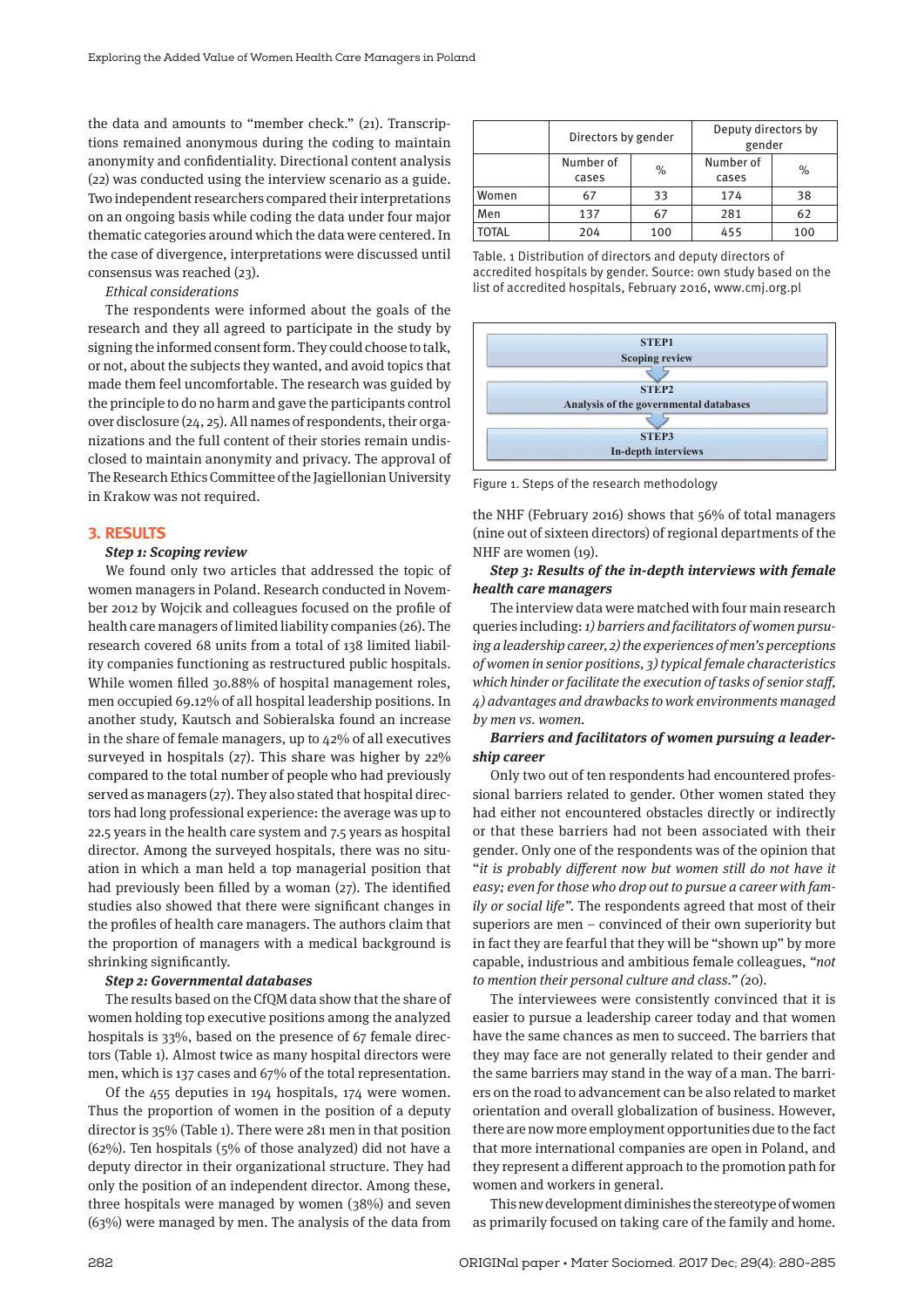The additional facilitating factors that increase the chances to reach leadership positions by women are greater education and training opportunities. "*Even the women who have not graduated from any studies due to e.g., motherhood or former lack of interest in pursuing a professional career can easily catch up and enhance their qualifications through postgraduate, evening or distance training. Finally, women are more independent now, they support and fight for each other and they persevere in pursuing their goals. They are more ambitious and better fit for the labor marke*t." (20).

## *The experiences of men's perceptions of women in senior positions*

The opinions of the respondents were polarized. On one hand, they believed that women are treated as equal partners with trust and respect. The men with whom they work value their opinions, and the decisions taken by them are accepted as responsible and thoughtful. The women agreed that there are men for whom the gender of a supervisor or co-worker does not matter or impact their work. On the other hand, some respondents stated that there are men who treat a woman boss dismissively and do not take her seriously, especially upon first contact which is reflected by the following experts from the interviews:

*"Women are not appreciated and respected, once they reach a high position they are regarded as a novelty rather than a business partner".*

*"Women who have reached a high position are regarded as boring by men, without personal lives. Some men believe that women take advantage of their femininity in order to attain high positions in the organizational hierarchy."*

## *Typical female characteristics that hinder or facilitate the execution of senior staff tasks*

Only one respondent thought that character and actions were not related to gender. The remaining women believed that there were some typical female features that distinguished them clearly from men including: empathy, openness to social relations and the ability to see a broader picture from different perspectives, and multitasking. While some interviewees held the opinion that these traits were helpful in professional lives, others had a contrary view. For some women, empathy helps to build good relations in a team based on collaboration and shared discussion of problems and ideas, especially when performing a managerial position. A superior who understands subordinate can adapt an individual approach to a person and motivate them better. It differs from male *"roughness"* and *"poor understanding of other people's emotions"*. That is why the respondents argued that it is advantageous having men in managerial positions because they have no problem making quick decisions.

The respondents shared the opinion that the ability to look at things from different perspectives and see a bigger picture was a female advantage. Conversely, very concrete and quick action taking, a trait predominantly associated with men, is not always advantageous. One of the respondents commented that this is due to a belief in their infallibility, which may be sometimes destructive. Women rarely take their decisions lightly. On the contrary, they try to break down every problem into its prime factors and consider every possibility. They argued that it is often difficult for women to make decisions that require *"harming"* someone and an attempt to find an ideal solution takes time. This also allows them to prepare for possible contingencies and emergency changes to avoid surprises.

Another helpful female ability mentioned by the respondents was multitasking. A responsible manager should be able to pay attention to several priorities at one time. The respondents claimed that men lose markedly when compared with women in this regard. The women unanimously stated that they are more systematic than men, they produce better quality results, and they focus on the future which, according to the respondents, is very much associated with feminine nature and does neither facilitate nor interfere with performing executive positions. Among other female strengths were the ability to keep their personal and private lives separate at work, negotiation skills and tolerance.

## *Advantages and drawbacks of managing in women or men dominated work environments*

The interviewed women stated that it was definitely better to manage in male or diverse, mixed groups. This was justified by the previously described tendency of women to struggle with making quick decisions. One woman claimed that she personally worked more easily with men because *"*…*they are less destabilized emotionally than women*…." Another respondent stated that she would rather work with men although there is no rule however, *"if you have a chance to build your own women's team the effects tend to be great."* Next the respondents claimed that "*it is harder for women to understand the objective evidence leading people to make difficult decisions which should result in necessary changes"* and therefore they were convinced that it was easier to work in male environment.

Only one respondent stated that she worked far better in a female dominated environment because *"a woman in the position of a manager in a male environment has more to prove. She needs to show that she can cope with the given position"*. Since it is not known if she could cope with the responsibilities of the job as a man presumably could, a woman in such cases is often confronted with mistrust and careful observation by her superiors who are unsure if she was a good choice for the job.

#### **4. DISCUSSION**

Our study indicates that the number of women in top managerial positions in the Polish health care system is on the rise. Although, statistically the share of men is still larger, more women are now in leadership roles in both public and private healthcare units. More often a male manager has a woman as his deputy. This may be due to the fact that women are very well educated and are still open to undertaking new postgraduate studies (28). Based on the profile of the interviewees, we can infer that the current manager of a health care institution in Poland is a highly educated person, not necessarily of medical background, with significant professional experience, years of seniority in the management function, very good knowledge of the health sector and is constantly enhancing their skills. Only highly qualified managers are able to meet the requirements of the rapid changes in the health care sector (29). Despite the current uneven ratio of men to women in leadership roles in Polish health care, employers are increasingly proactive in employing women for the same management positions (29).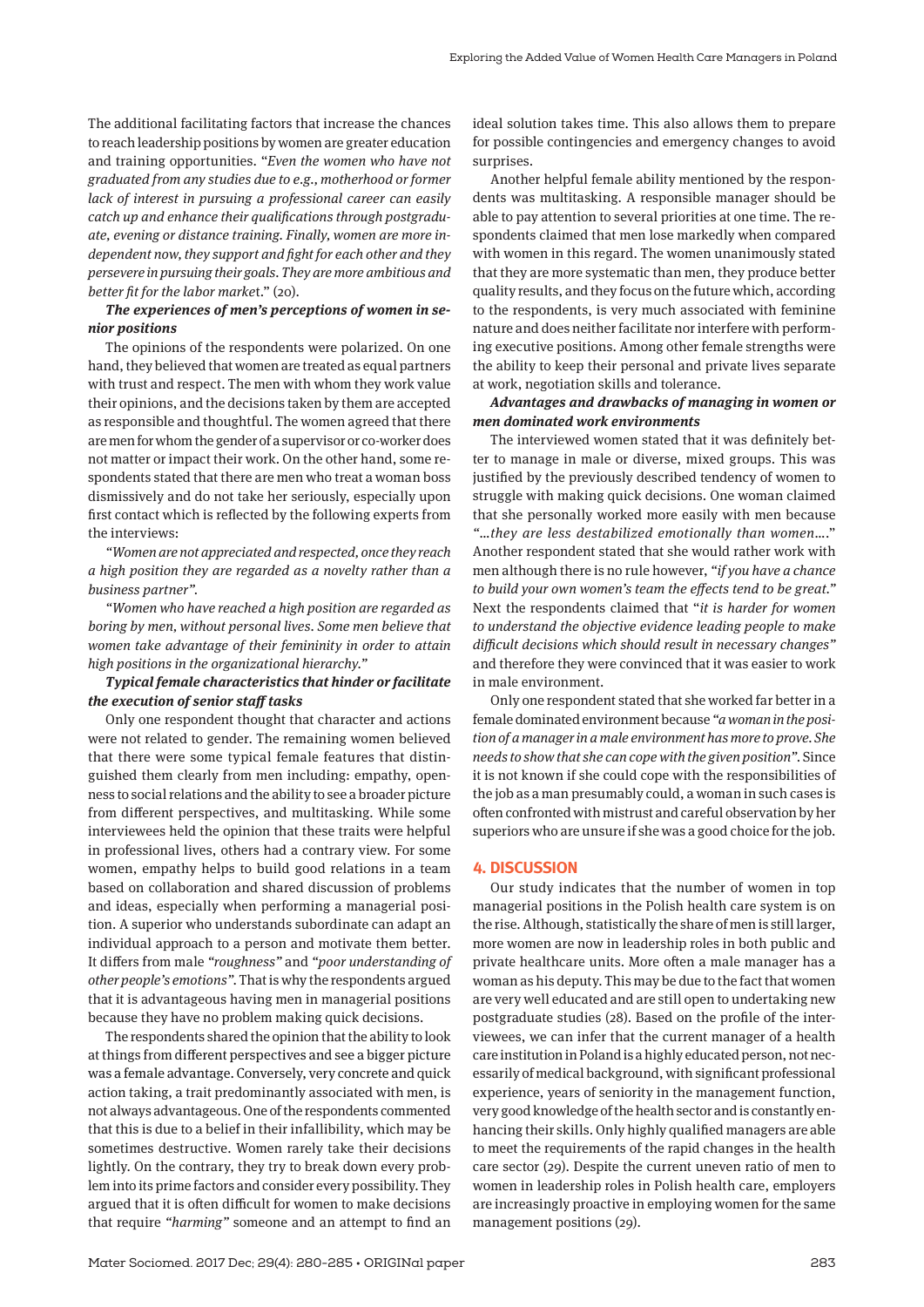The majority of the respondents stated that they did not encounter gender based obstacles on their professional pathway but their push for advancement was not easy, which may indicate that the gender barriers were powerful yet often invisible (30,31). In line with the Global Gender Gap Report 2016 (p28) (32) and the study of McKinsey, our results seem to confirm that women often display traits important for success as managers, including strength, perseverance, multitasking, empathy, emotional intelligence and intuition (33).

The authors suggest that this study indicates that today's style of management is moving towards mixed leadership teams aiming to enhance performance (34). Traits often attributed to women serve as an added value in leadership roles making women well suited for high level positions. Women are aware of their strengths, but they also value some specific male traits like fast decision making, especially when confronted with missing information and insecurity. Therefore, it seems that women managers value the complementarity of genders in professional roles and their contributions to constructive collaboration.

Our study does not propose any theoretical model concerning female and male attributes, but findings concur with those in other studies. For example, Edmonstone and Western identified female and male constructs related to gender and health care leadership in the UK ) (35). The first includes: "relates to others on equal level, strong and supportive, concerned to take people with them, recognizes that the delivery relies on others, self-aware, honest with own values" and the latter: "gives clear directions, confident, career driven, clarity of purpose, organized and cerebral in relation to gender and leadership" (35).

Limitations to this study include the small sample size, which makes it difficult to draw definitive conclusions and transfer them to larger groups in other European contexts. However, there is evidence in the literature that even six interviews is enough to determine the broad themes of any phenomena (36). Women in less senior roles may have different but just as valid perspectives on how and why women managers add value as their more senior colleagues. If a larger group of women were interviewed, this would enable us to categorize them by age groups, which could then answer the question of how age and years of professional experience come into play. Moreover, despite creating a comfortable, non-confrontational atmosphere for these interviews, it is still uncertain if the women were completely honest with their feelings.

The study has made an empirical contribution to the scarce literature on Polish female health care managers. It helped to describe the share, profile and value of female health care managers needed to support the development and employment of women in senior positions. The results of the study may inform the development of postgraduate and continuing professional development curricula to highlight the strengths and qualities of female managers and their contribution to leading diverse teams. On the other hand, the specially tailored mentoring system can address the improvement of such skills as taking decisions under pressure or dealing with power or lack of trust. This would help in the managerial career planning of women and should be a critical part of the overall leadership strategy of the Polish health care system.

### **5. CONCLUSIONS**

There is a significant increase of women in leadership roles in public and private systems, however statistically the share of men is still larger. This study contributes new and valuable information to the body of literature in the field of health management research, but because of the relatively small groups of respondents, it is rather a starting point for a broader nationwide analysis.

- Funding: This research did not receive any specific grant from funding agencies in the public, commercial, or not-for-profit sectors.
- Conflict of interest: none declared.
- Author Contribution: K.Cz. made substantial contribution to conception and design (analysis and interpretation of data), A.D. contributed to the development of the study design, reviewed and commented on the drafts and final version of the paper. S.K. carried out the literature search and analysis, guided the improvement of the draft and final manuscript. A.K. drafted, conducted research in Poland (in-depth interviews)and analysed the data, commented and approved the final version. G.B. revised manuscript critically and gave final approval of the version to be submitted. S.B. revised manuscript critically and gave final approval of the final version to be submitted.

#### **REFERENCES**

- 1. Growingleader.com Female leadership: five advantages are revealed in five different market surveys. Available at http:// www.growingleader.com/female-leadership-five-advantagesare-revealed-in-five-different-market-surveys/ [Accessed on March 26, 2016]
- 2. World Economic Forum. The Global Gender Gap Report 2016. p. v. Available at: http://www3.weforum.org/docs/GGGR16/ WEF\_Global\_Gender\_Gap\_Report\_2016.pdf[Accessed on March 26, 2016]
- 3. European Institute for Gender Equality. Gender Equality Index 2012. Domain "power". Available at: http://eige.europa. eu/gender-statistics/gender-equality-index/2012/domain/ power[Accessed on March 26, 2016]
- 4. European Commission. Directorate-General for Justice. Women in economic decision-making in the EU: Progress report,2012, Publications Office of the European Union. Available at: http:// ec.europa.eu/justice/gender-equality/files/women-on-boards\_ en.pdf [Accessed on March 20, 2016]
- 5. Szelewa D. The Policy on Gender Equality in Poland Update. Study for the FFMM Committee, European Union, 2016.
- 6. European Commission, Directorate-General for Justice. Women in Economic decision-making in the EU: Progress Report – A Europe 2020 initiative, 2012, p. 12, Available at: http://ec.europa. eu/justice/gender-equality/files/women-on-boards\_en.pdf [Accessed on April 15, 2016]
- 7. Bismark M, Morris J, Thomas L, Loh E, Phelps G, and Dickinson H. Reasons and remedies for under-representation of women in medical leadership roles: a qualitative study from Australia. *BMJ open*, 2015; *5*(11), e009384. Available at: http:// bmjopen.bmj.com/content/5/11/e009384.short [Accessed on March 26, 2016]
- 8. Davies EM. Women on boards. 2011. Available at:www.gov. uk/government/uploads/system/uploads/attachment\_data/ file/31480/11-745-women-on-boards.pdf. [Accessed on March 26, 2016]
- 9. Newman P, Releasing potential: Women Doctors and Clinical